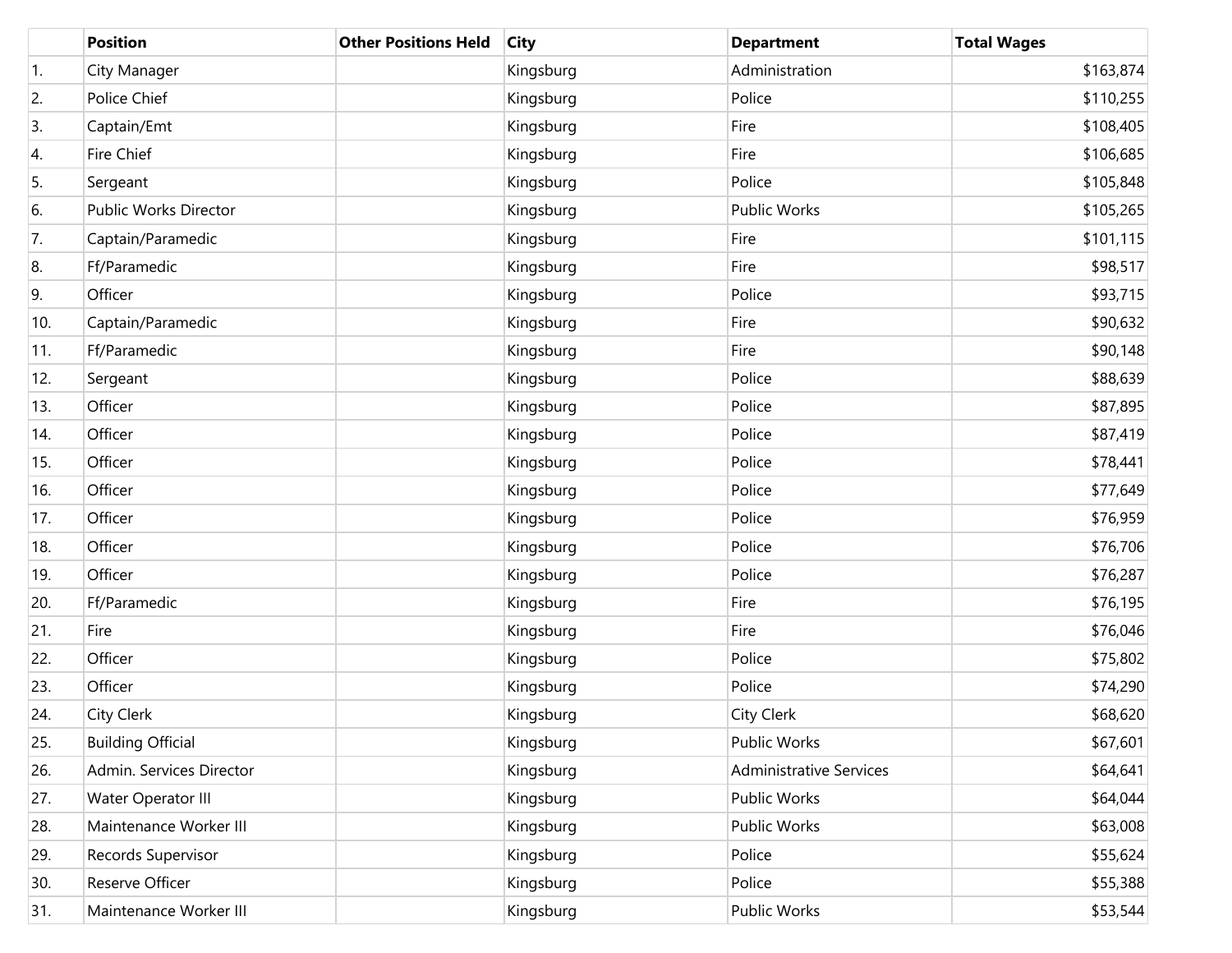| 32. | Admin Assistant              | Kingsburg | Police                    | \$52,661 |
|-----|------------------------------|-----------|---------------------------|----------|
| 33. | Maintenance Worker III       | Kingsburg | Public Works              | \$51,536 |
| 34. | Maintenance Worker III       | Kingsburg | Public Works              | \$51,276 |
| 35. | Maintenance Worker III       | Kingsburg | Public Works              | \$50,906 |
| 36. | Dept Sec II                  | Kingsburg | Administration            | \$49,781 |
| 37. | <b>Account Clerk III</b>     | Kingsburg | Finance                   | \$49,126 |
| 38. | Account Clerk II             | Kingsburg | Finance                   | \$45,897 |
| 39. | Dispatcher                   | Kingsburg | Police                    | \$44,968 |
| 40. | <b>Community Services</b>    | Kingsburg | <b>Community Services</b> | \$42,000 |
| 41. | <b>Account Clerk I</b>       | Kingsburg | Finance                   | \$41,123 |
| 42. | Maintenance Worker III       | Kingsburg | Public Works              | \$40,980 |
| 43. | Maintenance Worker I         | Kingsburg | Public Works              | \$36,179 |
| 44. | Maintenance Worker I         | Kingsburg | Public Works              | \$35,644 |
| 45. | Officer                      | Kingsburg | Police                    | \$34,395 |
| 46. | Ff/Paramedic                 | Kingsburg | Fire                      | \$34,266 |
| 47. | <b>Finance Director</b>      | Kingsburg | Administration            | \$34,203 |
| 48. | Ff/Paramedic                 | Kingsburg | Fire                      | \$33,461 |
| 49. | Ff/Paramedic                 | Kingsburg | Fire                      | \$33,461 |
| 50. | <b>Finance Director</b>      | Kingsburg | Administration            | \$30,885 |
| 51. | Finance Director             | Kingsburg | Administration            | \$30,838 |
| 52. | Ff/Paramedic                 | Kingsburg | Fire                      | \$29,631 |
| 53. | Water Operator I             | Kingsburg | <b>Public Works</b>       | \$23,788 |
| 54. | Ff/Paramedic                 | Kingsburg | Fire                      | \$17,577 |
| 55. | Finance Director             | Kingsburg | Administration            | \$17,312 |
| 56. | Rec Leader                   | Kingsburg | Recreation                | \$13,040 |
| 57. | <b>Nutrition Coordinator</b> | Kingsburg | Recreation                | \$12,786 |
| 58. | <b>Nutrition Coordinator</b> | Kingsburg | Recreation                | \$12,522 |
| 59. | Fire                         | Kingsburg | Fire                      | \$8,737  |
| 60. | Rec Leader                   | Kingsburg | Recreation                | \$8,530  |
| 61. | Reserve Ff                   | Kingsburg | Fire                      | \$8,251  |
| 62. | Rec Leader                   | Kingsburg | Recreation                | \$7,817  |
| 63. | Rec Leader                   | Kingsburg | Recreation                | \$6,368  |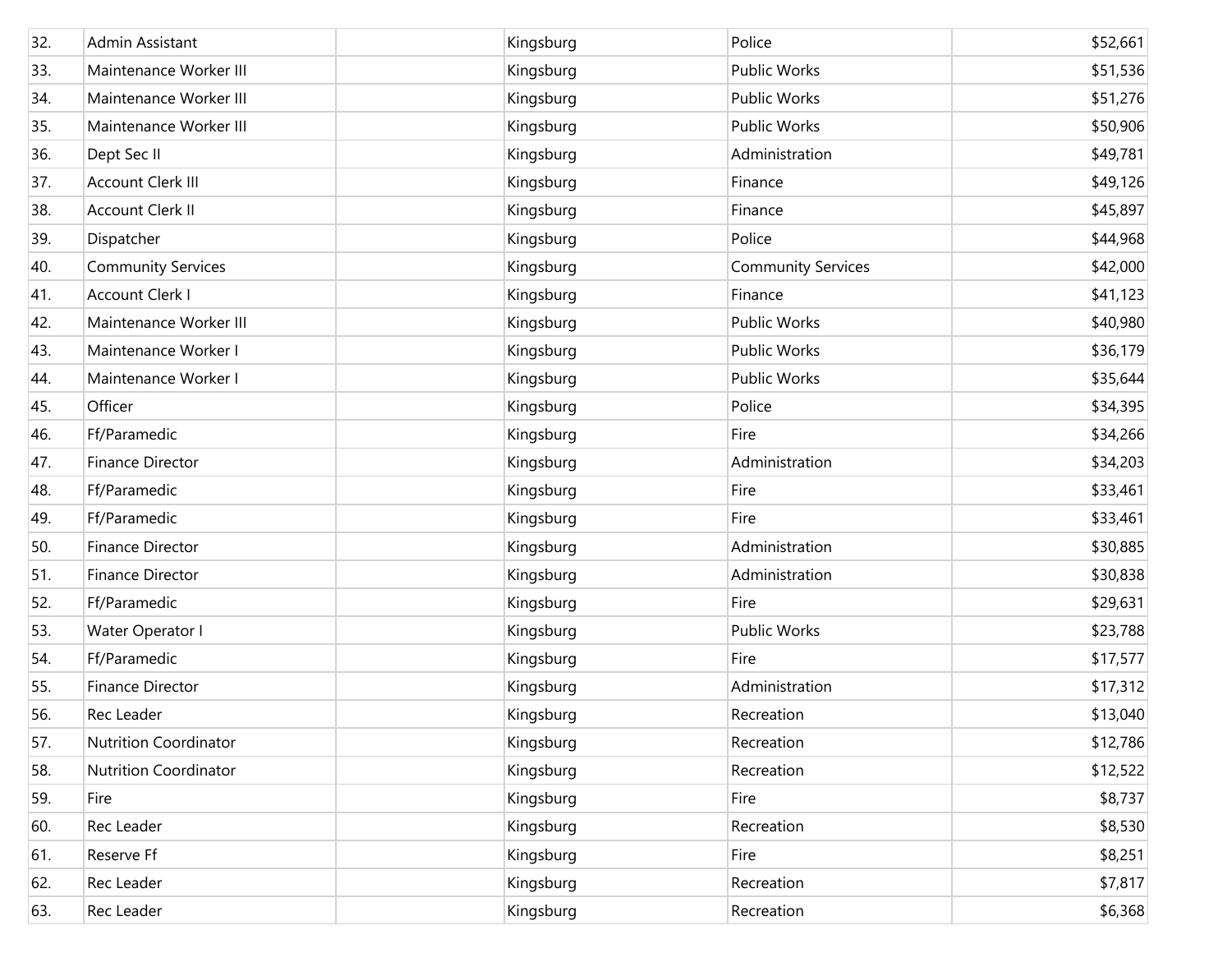| 64. | Rec Leader               | Kingsburg | Recreation     | \$6,119 |
|-----|--------------------------|-----------|----------------|---------|
| 65. | Reserve Ff               | Kingsburg | Fire           | \$5,166 |
| 66. | Reserve Ff               | Kingsburg | Fire           | \$5,054 |
| 67. | Lifeguard                | Kingsburg | Recreation     | \$4,930 |
| 68. | Reserve Officer          | Kingsburg | Police         | \$4,280 |
| 69. | Aqua Aerobics Instructor | Kingsburg | Recreation     | \$4,203 |
| 70. | Lifeguard                | Kingsburg | Recreation     | \$3,948 |
| 71. | Lifeguard                | Kingsburg | Recreation     | \$3,940 |
| 72. | Intern                   | Kingsburg | Administration | \$3,932 |
| 73. | Lifeguard                | Kingsburg | Recreation     | \$3,865 |
| 74. | Rec Leader               | Kingsburg | Recreation     | \$3,720 |
| 75. | Lifeguard                | Kingsburg | Recreation     | \$3,691 |
| 76. | Rec Leader               | Kingsburg | Recreation     | \$3,646 |
| 77. | Rec Leader               | Kingsburg | Recreation     | \$3,609 |
| 78. | Council Member - Mayor   | Kingsburg | Administration | \$3,600 |
| 79. | Rec Leader               | Kingsburg | Recreation     | \$3,573 |
| 80. | Lifeguard                | Kingsburg | Recreation     | \$3,465 |
| 81. | Lifeguard                | Kingsburg | Recreation     | \$3,426 |
| 82. | Reserve Ff               | Kingsburg | Fire           | \$3,397 |
| 83. | Lifeguard                | Kingsburg | Recreation     | \$3,150 |
| 84. | Lifeguard                | Kingsburg | Recreation     | \$3,134 |
| 85. | Lifeguard                | Kingsburg | Recreation     | \$3,122 |
| 86. | Reserve Ff               | Kingsburg | Fire           | \$3,121 |
| 87. | Intern                   | Kingsburg | Administration | \$3,112 |
| 88. | Lifeguard                | Kingsburg | Recreation     | \$3,096 |
| 89. | Council Member           | Kingsburg | Administration | \$3,000 |
| 90. | Council Member           | Kingsburg | Administration | \$3,000 |
| 91. | Council Member           | Kingsburg | Administration | \$3,000 |
| 92. | Lifeguard                | Kingsburg | Recreation     | \$2,851 |
| 93. | Lifeguard                | Kingsburg | Recreation     | \$2,843 |
| 94. | Lifeguard                | Kingsburg | Recreation     | \$2,809 |
| 95. | Lifeguard                | Kingsburg | Recreation     | \$2,779 |